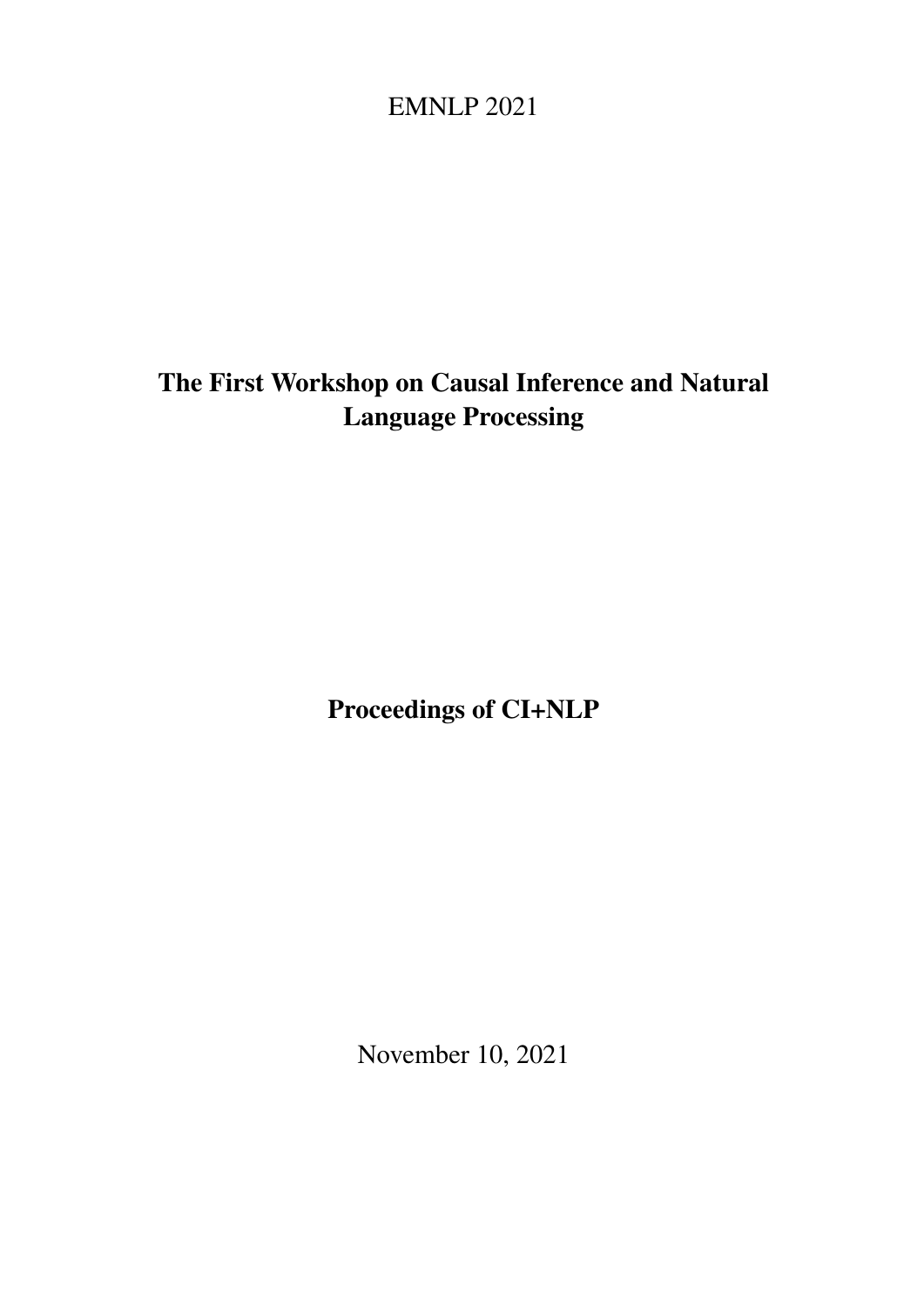©2021 The Association for Computational Linguistics

Order copies of this and other ACL proceedings from:

Association for Computational Linguistics (ACL) 209 N. Eighth Street Stroudsburg, PA 18360 USA Tel: +1-570-476-8006 Fax: +1-570-476-0860 acl@aclweb.org

ISBN 978-1-954085-89-3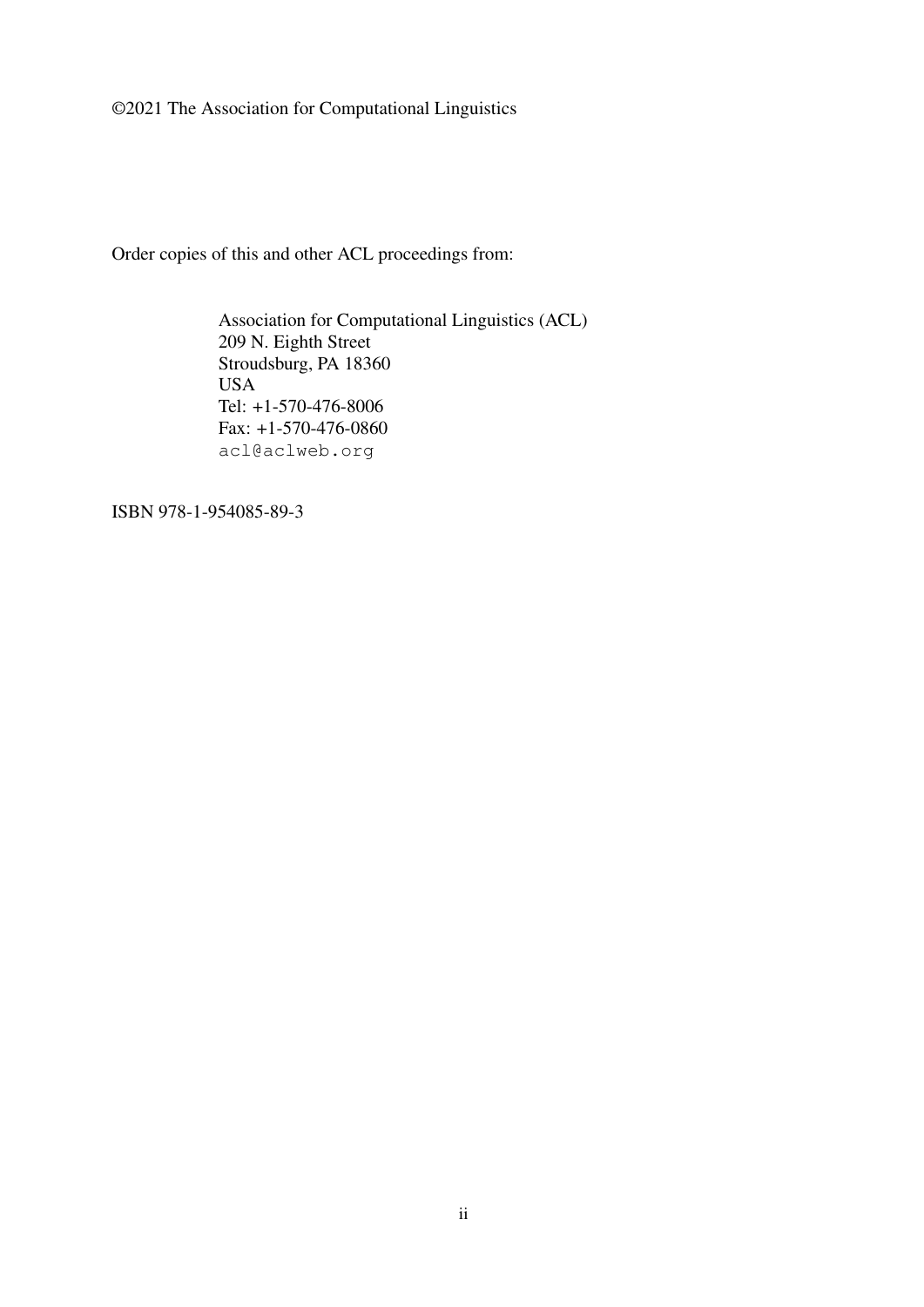#### Introduction

Establishing causal relationships is a fundamental goal of scientific research. Quantifying the effectiveness of a vaccine, the persuasive power of a public health ad, or the effectiveness of a lockdown policy, all boil down to questions of causality: how would the treatment (vaccine, ad or policy) affect the outcome (infection rates) compared to a counterfactual world with no treatment? The strength and direction of causal relationships, once formally identified, play a key role in the formulation of clinical treatments, public policy and other long-standing prescriptive strategies.

Text plays an increasingly important role in the study of causal relationships across domains. In the setting of crowd lending, communication researchers have examined the impact of the language of funding requests on receiving loans, where text is the treatment. In the context of immigration policy, political scientists have studied the impact of knowing an illegal immigrant's criminal history on written justifications of whether they should be jailed, where text is the outcome. A growing body of literature studies the interplay between causal inference and NLP.

Despite the interdisciplinary interest in causal inference with text, several challenges remain. For example, it is unclear how deficiencies in NLP methods (such as their inaccuracy with low-resource languages, and their tendency to propagate biases in the data) affect downstream causal estimates. In addition, hyperparameter selection and modeling assumptions in NLP are motivated by accuracy and tractability considerations; how these choices affect downstream causal estimates remains unexplored.

The task of causal identification (linking unobservable causal quantities to observable data) is inherently a process of argument based on domain expertise. Hence, interaction between substantive experts (in medical research, the social sciences and other domains) and methodological experts (in computational linguistics, statistics and other disciplines) is crucial to make valid causal inferences with text. With the existing research in this space spanning several different academic communities, opportunities for such interaction have been lacking thus far.

The CI+NLP workshop aims to bring together substantive and methodological experts across academic communities, with an interest in the intersection of causal inference and NLP. It will explore how current and new NLP methodology can contribute to establishing and evaluating causal relationships, and how substantive expertise from different domains can contribute to answering causal questions with text. The CI+NLP workshop differs from prior interdisciplinary NLP workshops (such as the *Text as Data* conference series) in its focus on *causality*, both substantively and methodologically.

Main Workshop Topics. The broad themes of the workshop include, but are not restricted to:

- 1. *Causal inference theory for language:* Includes methodology for causal inference and optimal policy learning, with experimental or observational data, and text as a treatment, outcome, mediator, moderator or other causal identification device.
- 2. *Language processing systems and causality:* Includes research on counterfactual predictions with text, causal model interpretation and explanation, causal model bias estimation and debiasing, and methods and datasets to benchmark and analyze the sensitivity and robustness of causal inference and NLP systems.
- 3. *Society, language, influence and causality:* Includes research on language as a mechanism of influence and provocation, and causal questions related to linguistic framing, medical notes and clinical outcomes, and political messaging and propaganda.

CI+NLP would not have been possible without the dedication of its program committee. We would like to thank them for their invaluable effort in providing timely and high-quality reviews on a short notice. We are also grateful to our invited speakers and panelists for contributing to our program.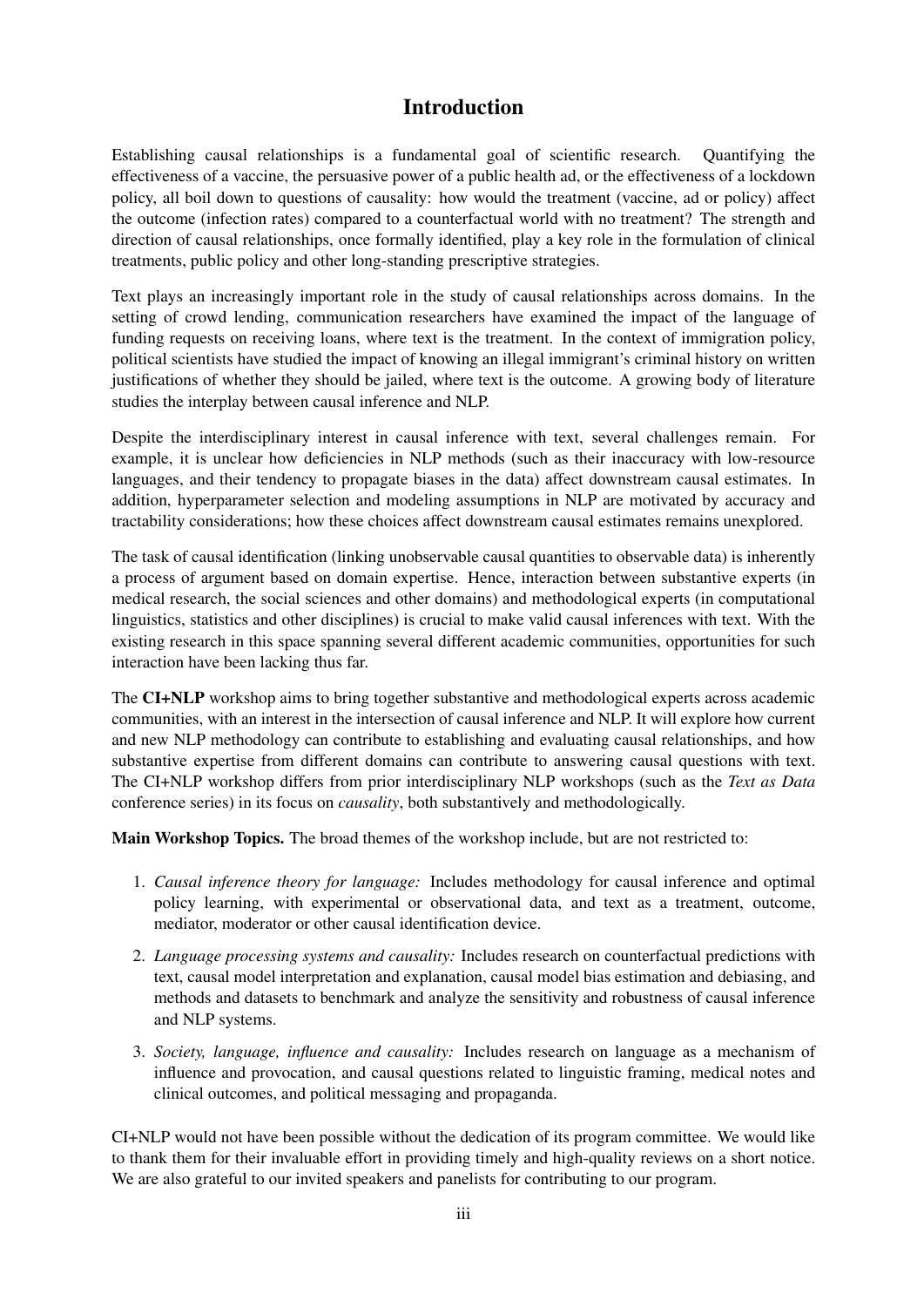The CI+NLP workshop organizers,

Organizing Committee: Amir Feder, Katherine A. Keith, Emaad Manzoor, Reid Pryzant, Dhanya Sridhar, Zach Wood-Doughty

Steering Committee: Jacob Eisenstein, Justin Grimmer, Roi Reichart, Margaret E. Roberts, Uri Shalit, Brandon M. Stewart, Victor Veitch, Diyi Yang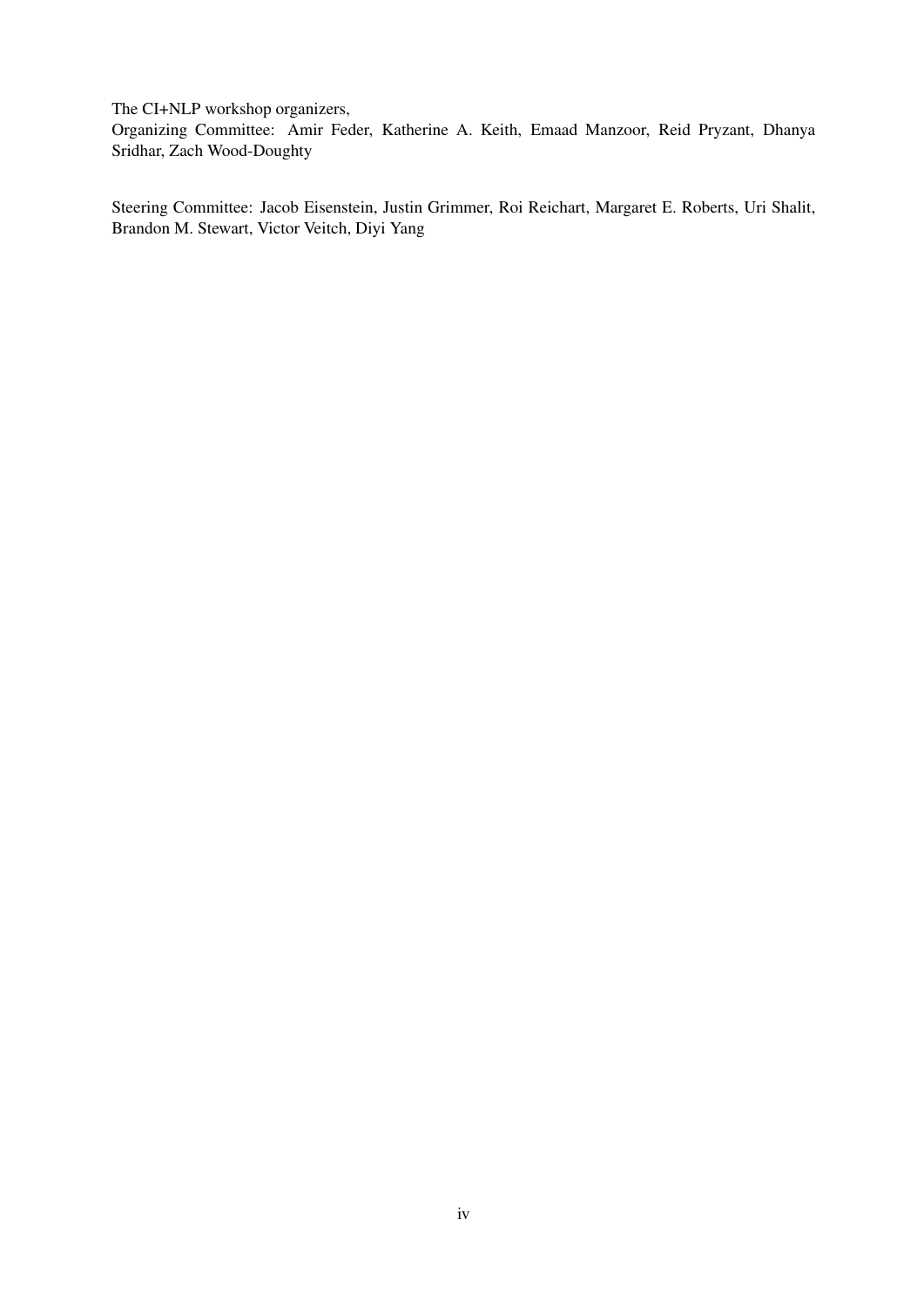# Organizing Committee

- Amir Feder
- Katherine A. Keith
- Emaad Manzoor
- Reid Pryzant
- Dhanya Sridhar
- Zach Wood-Doughty

## Steering Committee

- Jacob Eisenstein
- Justin Grimmer
- Roi Reichart
- Margaret E. Roberts
- Uri Shalit
- Brandon M. Stewart
- Victor Veitch
- Diyi Yang

### Program Committee

- David Adelani
- Tim Althoff
- Elliott Ash
- Yonatan Belinkov
- Dallas Card
- Alexander D'Amour
- Naoki Egami
- Amir Feder
- Anjalie Field
- Peter Henderson
- Zhijing Jin
- Yohan Jo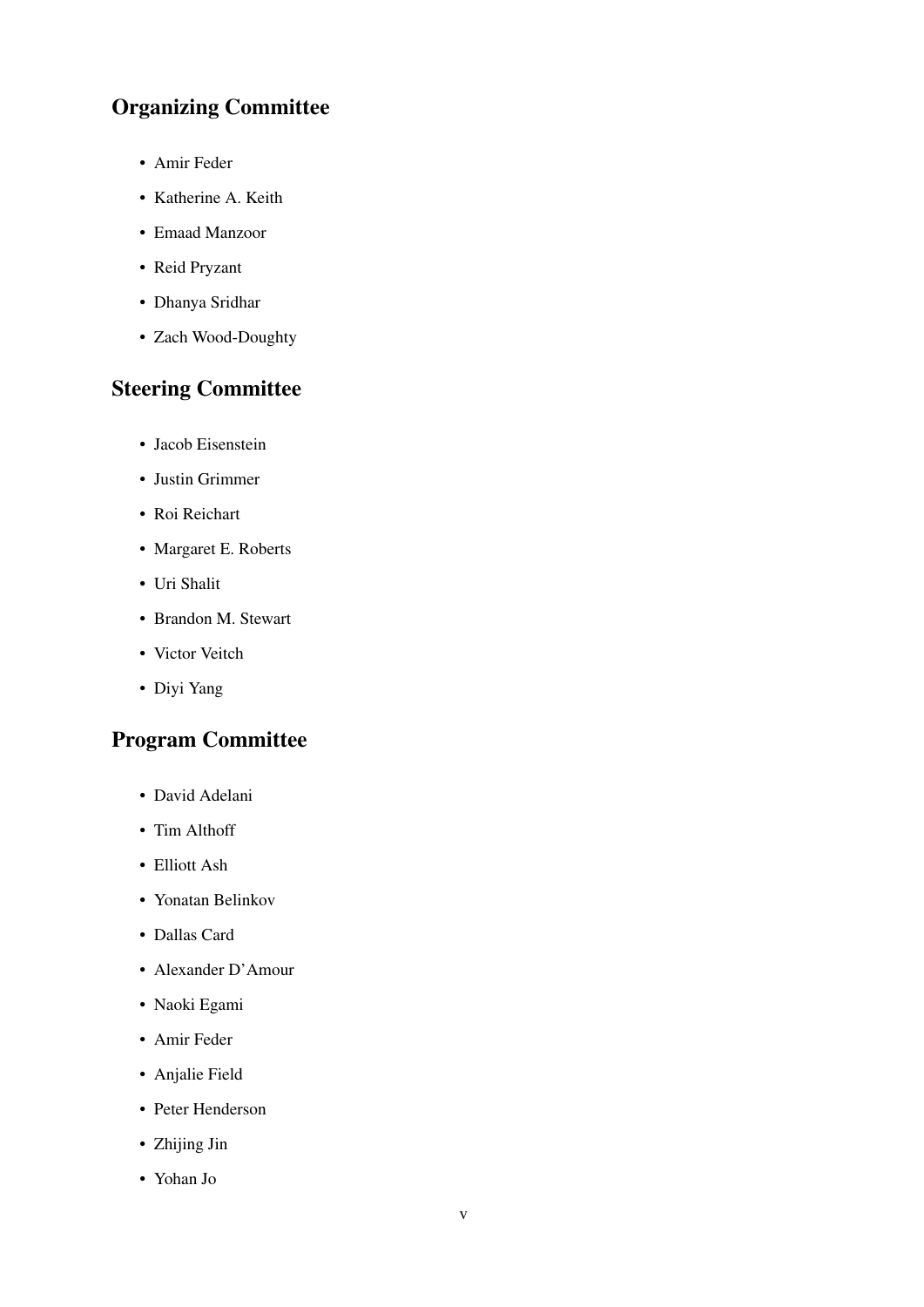- Shalmali Joshi
- Sarvnaz Karimi
- Divyansh Kaushik
- Vivek Kulkarni
- Adyasha Maharana
- Emaad Manzoor
- Huyen Nguyen
- Jekaterina Novikova
- Nadav Oved
- Yuval Pinter
- Matt Post
- Reid Pryzant
- Roi Reichart
- Maarten Sap
- Zeerak Talat
- Chenhao Tan
- Kellie Webster
- Liuyi Yao
- Justine Zhang

## Invited Speakers

- Susan Athey
- David Blei
- Cristian Danescu-Niculescu-Mizil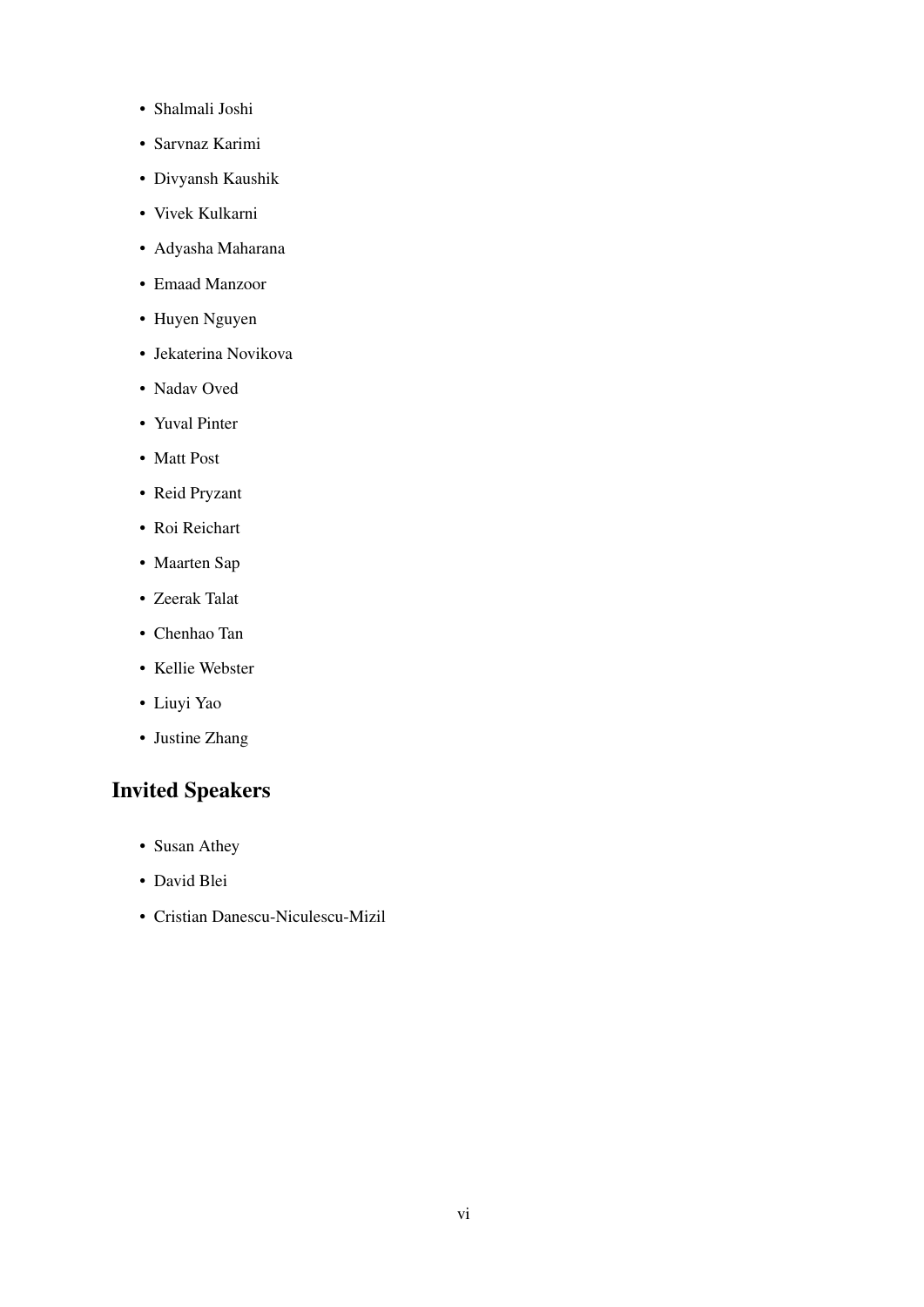# Table of Contents

#### *[Causal Augmentation for Causal Sentence Classification](#page-0-0)*

| Fiona Anting Tan, Devamanyu Hazarika, See-Kiong Ng, Soujanya Poria and Roger Zimmermann1                                            |
|-------------------------------------------------------------------------------------------------------------------------------------|
| Text as Causal Mediators: Research Design for Causal Estimates of Differential Treatment of Social<br>Groups via Language Aspects   |
|                                                                                                                                     |
| Enhancing Model Robustness and Fairness with Causality: A Regularization Approach                                                   |
| What Makes a Scientific Paper be Accepted for Publication?                                                                          |
|                                                                                                                                     |
| Sensitivity Analysis for Causal Mediation through Text: an Application to Political Polarization                                    |
| A Survey of Online Hate Speech through the Causal Lens                                                                              |
|                                                                                                                                     |
| Identifying Causal Influences on Publication Trends and Behavior: A Case Study of the Computational<br><b>Linguistics Community</b> |
|                                                                                                                                     |
| It's quality and quantity: the effect of the amount of comments on online suicidal posts                                            |
| Daniel Low, Kelly Zuromski, Daniel Kessler, Satrajit S. Ghosh, Matthew K. Nock and Walter                                           |
|                                                                                                                                     |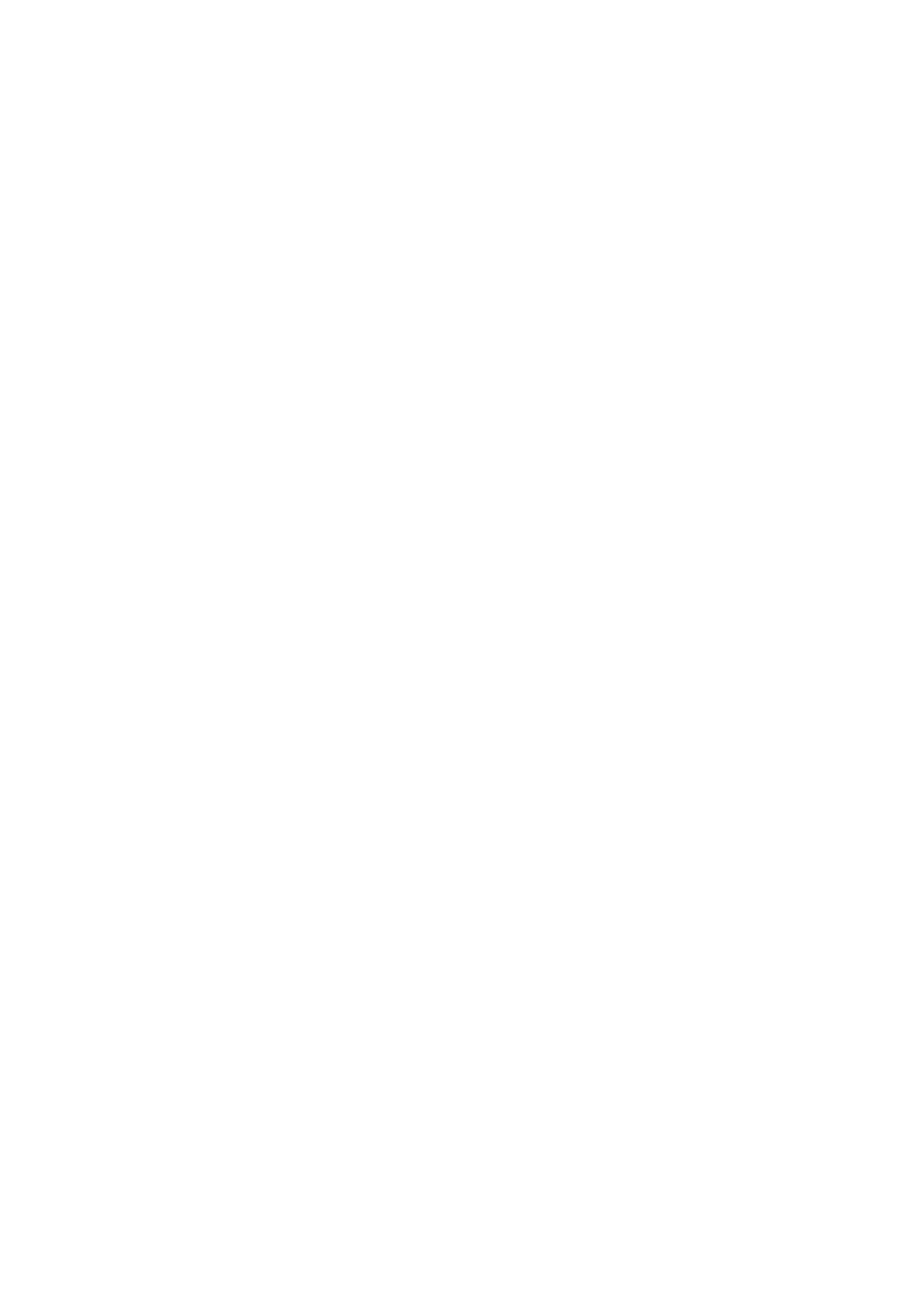### Conference Program

- 9:00–9:10 Opening Remarks
- 9:10–10:00 Keynote 1
- 10:00–10:30 Coffee Break
- 10:30–12:00 Short Talks Session 1
- 10:50–11:00 *[Causal Augmentation for Causal Sentence Classification](#page-0-0)* Fiona Anting Tan, Devamanyu Hazarika, See-Kiong Ng, Soujanya Poria and Roger Zimmermann
- 11:00–11:10 *[Text as Causal Mediators: Research Design for Causal Estimates of Differential](#page-0-0) [Treatment of Social Groups via Language Aspects](#page-0-0)* Katherine Keith, Douglas Rice and Brendan O'Connor
- 11:10–11:20 *[Enhancing Model Robustness and Fairness with Causality: A Regularization Ap](#page-0-0)[proach](#page-0-0)* Zhao Wang, Kai Shu and Aron Culotta
- 11:20–11:30 *[What Makes a Scientific Paper be Accepted for Publication?](#page-0-0)* Panagiotis Fytas, Georgios Rizos and Lucia Specia

12:00–13:00 Lunch Break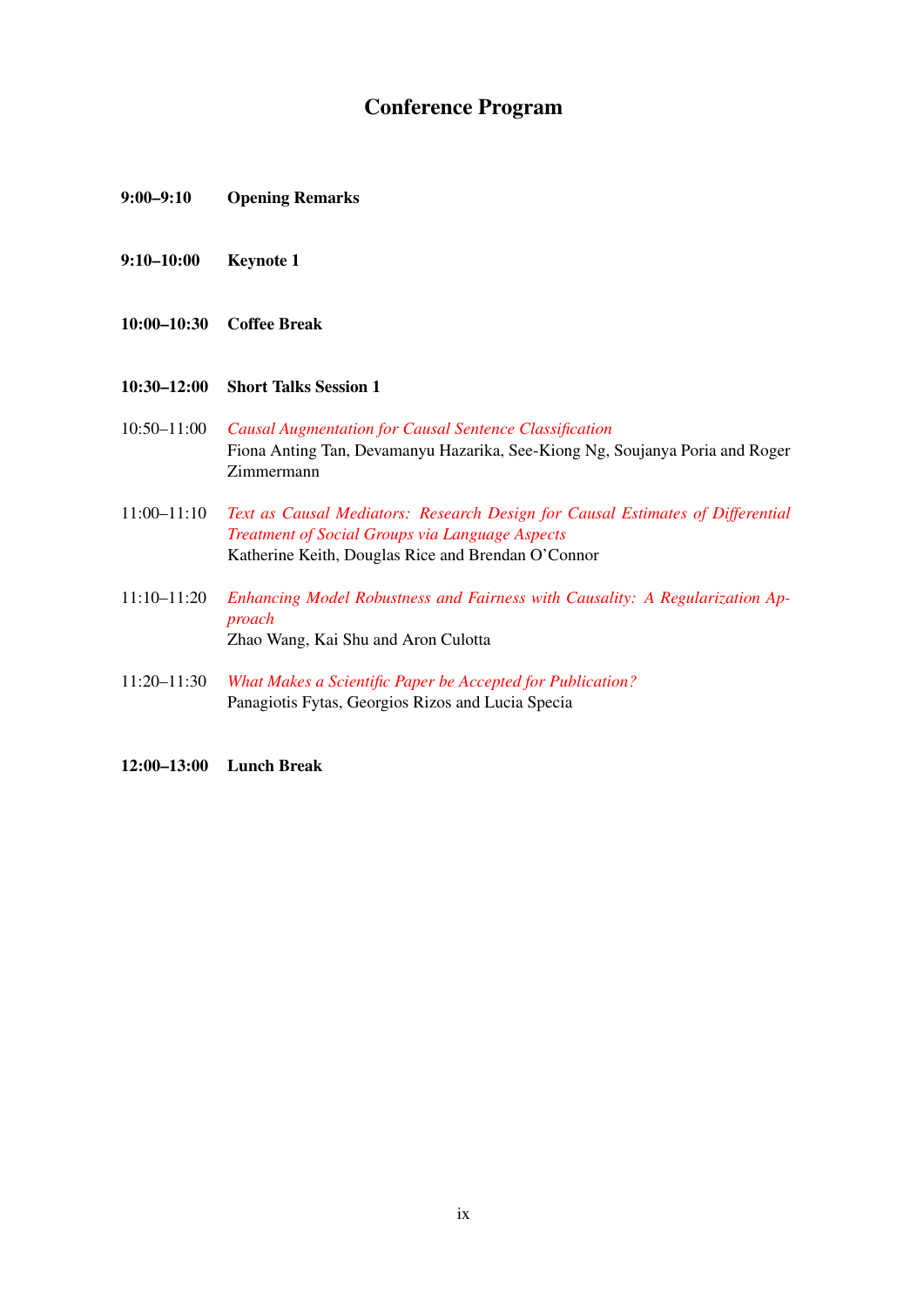#### No Day Set (continued)

#### 13:00–14:30 Short Talks Session 2

- 13:10–13:20 *[Sensitivity Analysis for Causal Mediation through Text: an Application to Political](#page-0-0) [Polarization](#page-0-0)* Graham Tierney and Alexander Volfovsky
- 13:20–13:30 *[A Survey of Online Hate Speech through the Causal Lens](#page-0-0)* Antigoni Founta and Lucia Specia
- 13:30–13:40 *[Identifying Causal Influences on Publication Trends and Behavior: A Case Study of](#page-0-0) [the Computational Linguistics Community](#page-0-0)* Maria Glenski and Svitlana Volkova
- 13:40–13:50 *[It's quality and quantity: the effect of the amount of comments on online suicidal](#page-0-0) [posts](#page-0-0)* Daniel Low, Kelly Zuromski, Daniel Kessler, Satrajit S. Ghosh, Matthew K. Nock and Walter Dempsey
- 14:30–14:45 Mini Break
- 14:45–15:35 Invited Talk 2
- 15:35–16:25 Invited Talk 3
- 16:25–16:45 Coffee Break